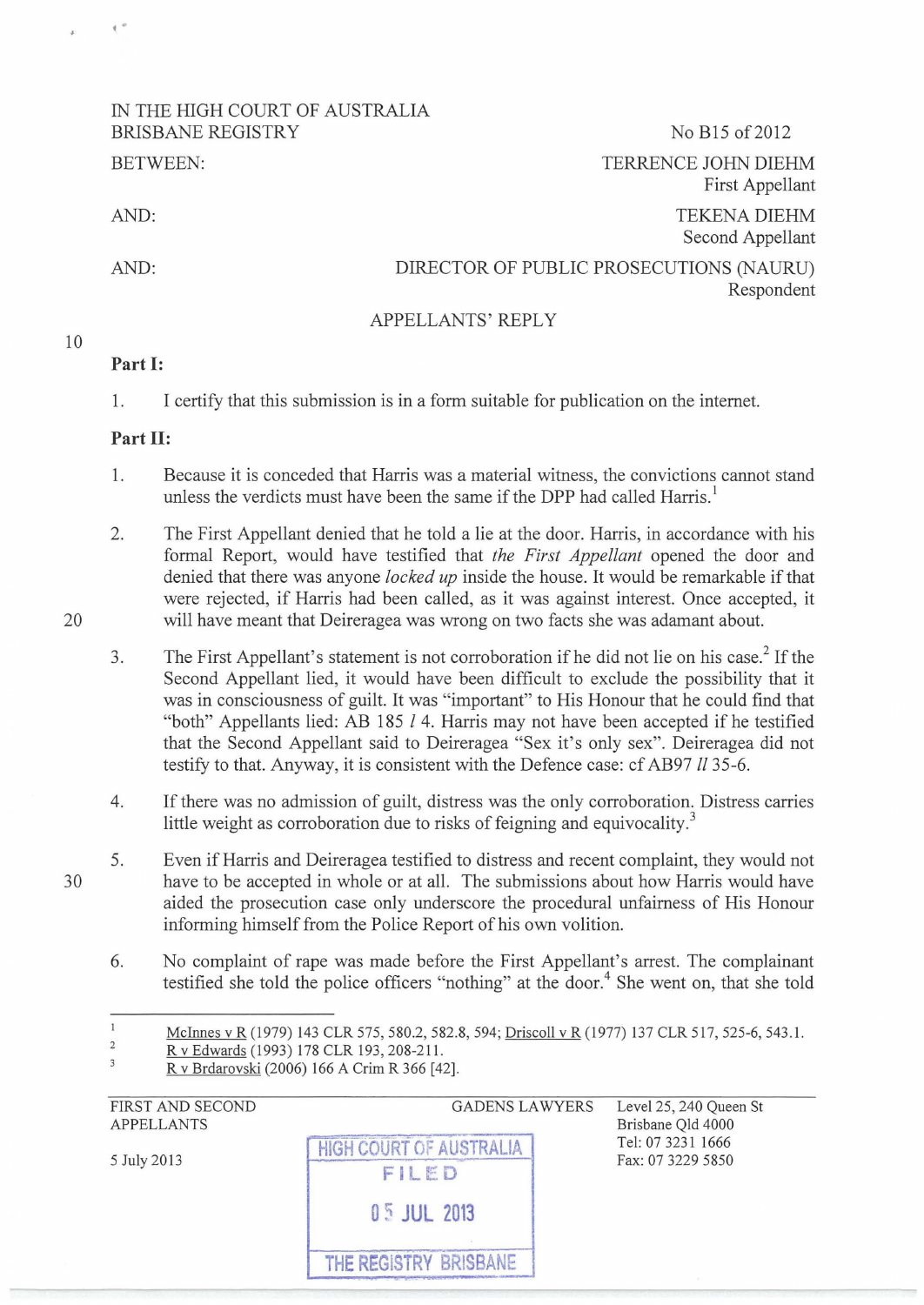the *''police officers"* that the Appellants were going to or had done something wrong or bad to her. Her testimony as to when she said this is unclear, though the first time she said she referred unequivocally to rape was when she "told the police officers in the car": AB34  *16. The tenor of Deireragea's testimony was that the things said by the* complainant were said after Deireragea took her to the police car, with Harris remaining at the door.<sup>5</sup> If only Deireragea took her to the car, the complainant did not complain of rape for the first time to both police officers when she got in the car.

- 10 7. Ms Boata testified that she had been called by the Second Appellant at about 2.00 am to be told that the First Appellant had been taken away by police "not knowing the reason": AB121 *ll* 16-23. The First Appellant also testified that the police said nothing as to why they were taking him to the station: AB100  $ll$  21-2, AB101  $l$  9. As the DPP did not challenge this evidence of either witness, it was not open to accept that Deireragea told the First Appellant that she was arresting him for rape.<sup>6</sup> If so, it was likely that a rape complaint was only made at the station. Calling Harris would not have altered this, by juxtaposition. Harris would have testified to things said (AB3 *ll* 5- 8) which Deireragea and the complainant seem to say were said only in the car.
	- 8. Therefore it is incorrect to say that the evidence of distress was strong and that there was unchallenged evidence of recent complaint. Given the above inconsistencies, and the unchallenged evidence of Ms Boata and the First Appellant, the complainant did not have to be cross examined specifically on what she initially said to police though it had been put to her that she fabricated the rape allegation.<sup>7</sup> Anyway, Mr Aingimea gave Deireragea the opportunity to comment on whether the statement of the complainant was taken only at the police station instead of in the car: AB59 *ll* 32-9.
	- 9. There was also evidence, accepted by His Honour over the complainant's denials, to show that the complainant was not in distress but was angry that she had not received the desired reward.<sup>8</sup> This included the testimony of Ms Igii as to the bribe offered by the complainant, and that of Ms Boata as to laughter by the complainant and police. That it was material to the Defence to explore this laughter further with absent witnesses is underscored by the fact that His Honour took a benevolent view of the laughter and of the complainant's false denial about it: AB187  $ll$  17-21.
	- 10. The mother's testimony contained variances with other prosecution evidence. It is not clear that His Honour accepted all of it nor was he bound to.<sup>9</sup> It was not relied on as corroboration or recent complaint, but as going to state of mind: AB181  $ll$  4-5.
	- 11. Significantly, the complainant did not testify to referring explicitly to sex or forced sex in the first two calls to her mother, whereas the mother did but only in the *first* call -

20

30

<sup>4</sup>  AB33 /37 to AB34/34. The DPP went on to announce that he understood that "eiki" can mean "No I don't know" or "No I don't remember".

<sup>5</sup> AB52 *l* 23, AB53 *ll* 17-8 & 21-2, AB59 *ll* 32-39.

<sup>6</sup>  7 It is not clear whether His Honour made a fmding that Deireragea then told the First Appellant that.

Cooper v R (2012) 293 ALR 17 [85]; MWJ v R (2005) 222 ALR436 [41].

<sup>8</sup> Phipson on Evidence  $7<sup>th</sup>$  ed (1930), p141. Conversely, the credit of the First Appellant did not have to be undermined by his testimony that the complainant had been laughing prior to the police arriving: cf AB183  $ll$  19-21 & AB181  $ll$  26-7. That testimony was not logically inconsistent with Deireragea's testimony of observing distress. Even if the complainant had exhibited distress to the police, they could not have seen her demeanour before the door was opened. 9

Supra note 7.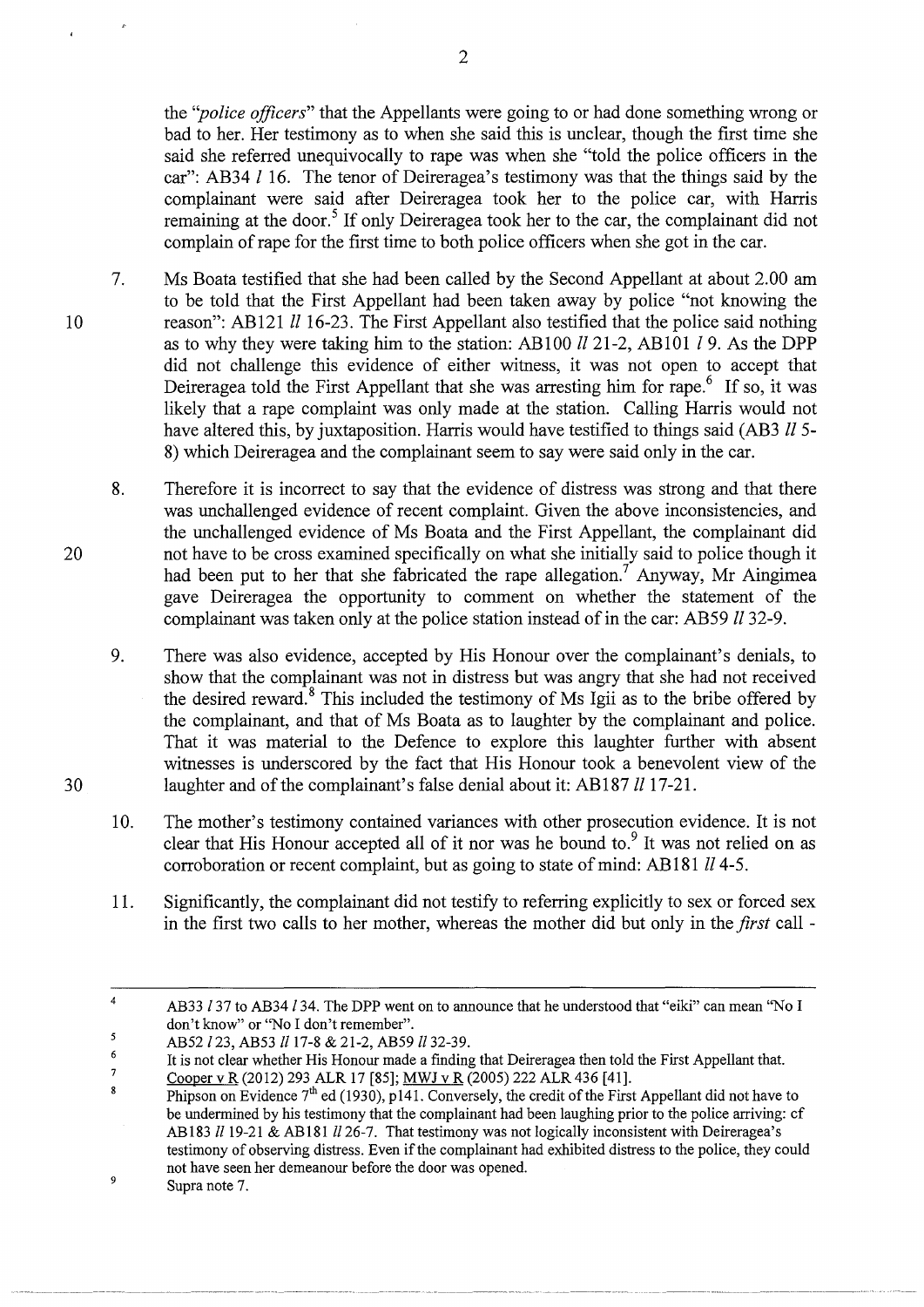the second call to her was about the doors being locked.<sup>10</sup> His Honour preferred the mother as to the first call: AB181  $ll$  2-3.

12. Also, complainant testified that she placed the first call to her mother at about 10.00 pm (AB25  $l$  21; AB174  $l$  25), whereas the mother put the first telephone call "after midnight, after 1 o'clock quarter past one" (AB45  $\bar{l}$  26) and said a second call was received about 10 minutes after the first one (AB47 *l* 1; AB179 *l* 45<sup>11</sup>) and that she called the police at about 1.30 am: AB48  $l$  11. The log noted 12.15am: AB130. The First Appellant testified that he estimated it was about 12.45 am when the police arrived: AB111 *!!33-4.* It was not clear how His Honour resolved these differences. If there was a first call to her mother at about 10.00pm, and the police were called at 12.15 am, there is a period of two hours between the first call to her mother and the mother's conversation with Ratabwiy. Either a second call to her mother was not placed ten minutes after the first call, or the mother took a long time to call the police. The complainant was precise with times, testifying that it was "about 30 minutes, 35 minutes" from the time she called her mother from the bedroom (second time) until police arrived: AB41  $l$  36 to AB42  $l$  3.<sup>12</sup>

13. The evidence of the state of the scene after the door was opened to police but before the day search did anything but strongly support the prosecution. The *testimony* of how police found the scene during that window of time assumed importance because photographs had been taken during the illegal search, but on the mature prosecution case had not been tendered or disclosed, without explanation. The only photographs were those said to have been taken during the subsequent day search, after officers had already been through the house. The DPP did not even show the complainant those photographs to have her confirm that they were accurate: AB55 l 31 to AB56 /10.

14. Deireragea did not testify that she saw the *mattress* (or other incriminating items apart from the towel) when she first came to the house, despite the lounge being in plain view of the door and Deireragea going inside the house. 13 If the DPP had instructions that she had then seen the mattress and other items, he would have led that evidence from her. He had opened that the officers would testify to *"what they saw when they got there".* Deireragea was at pains to say that she had knocked for ten minutes, they could not see inside the house as the windows were covered, and the First Appellant came to the door wearing a towel only. Deireragea said she saw the mattress during the illegal search, but that did not necessarily mean that it had not been positioned there by police. Her statement at AB60 l 26 was equivocal, including because the question it responded to was about whiskey. The complainant also testified to seeing the mattress during the illegal search, but declined the opportunity to swear unequivocally that the mattress had been there all the time: AB43 *ll* 11-12.

20

30

10

<sup>10</sup>  First call: AB25 *l* 17 to AB26 *l* 16 & AB174 *ll* 25-31; AB44 *l* 21 to AB46 *l* 12 & AB179 *ll* 35-44. Second call: AB26 *l* 20 to AB27 *l* 22 and AB174 *ll* 36-41; AB46 *l* 34 to AB47 *l* 25 and AB179 *l* 45 to AB180 *!4.* 

<sup>11</sup>  The complainant was silent as to the gap between the first and second calls, but in the Opening, it was said to be 10-20 minutes: AB10 *!7.* 

<sup>12</sup>  The complainant had also said she had made her third alleged telephone call to her mother from the toilet after the alleged rape: AB32 *!123-4;* AB 176 *!13-4.* She testified that she was in the toilet for about 20-30 minutes until she heard voices and went outside to see the police at the door: AB32 *ll* 30-6: AB 176!13-8. The First Appellant had denied she went to the toilet at that time: AB117 *!134-8.* 

<sup>13</sup>  See [18] and [23] of primary outline and also AB53  $l$  13, AB62  $ll$  10-20.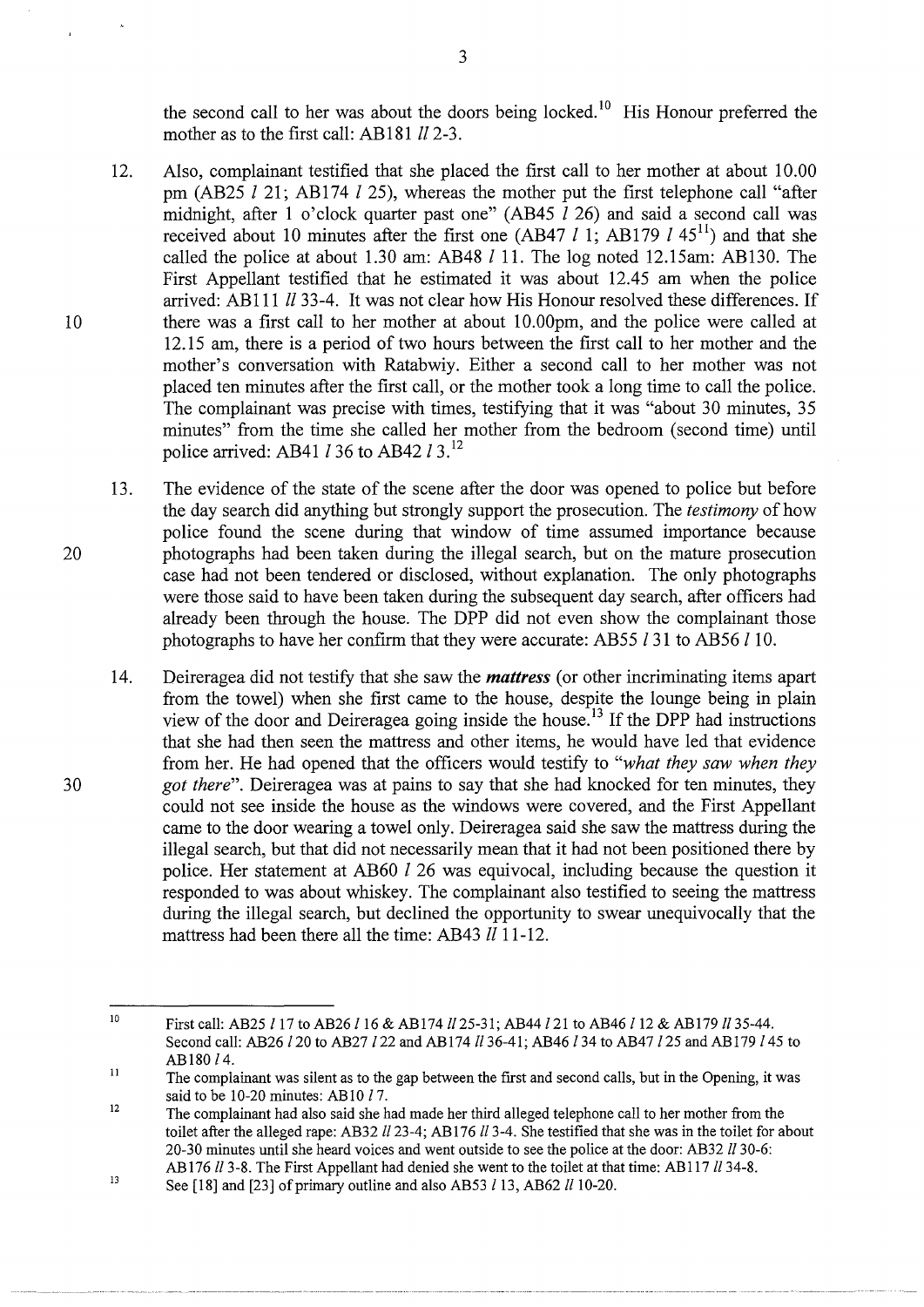- 15. Deireragea did not testify to seeing the *panties* at any time (nor other clothes). Botelanga was not asked about the panties in chief either. The photographs tendered by the prosecution as Exhibit A did not include the photographs showing the panties which had been disclosed. The prosecution did not assume an onus of showing that the panties were in the lounge, which tends to confirm that the DPP suspected that the panties may have been positioned by police. Harris, if he testified, would have said that "the victim's clothing" was confiscated as an exhibit during the illegal search: AB4. If the complainant had clothes which were there then and they were confiscated, the photographs at AB138 and 168 (said to have been taken during the day shift) must 10 have been panties and clothes that had been positioned by police.
	- 16. Like Deireragea (AB61 *ll* 1-4), Harris reported that the *laptop* was seized during the illegal search. But Deireragea testified that the laptop was lying on one of the chairs facing the mattress: AB57 *ll* 33-4. Harris said that the laptop when seized "was at the living area on the table": AB4. If Harris had testified, the juxtaposition of his testimony with hers would indicate that laptop had been moved by police. The First Appellant had testified that the laptop was being used to play music: AB117 *ll* 18-20.
	- 17. If the panties and laptop had been positioned, so too could other items including the *towel*. The First Appellant did not change in the lounge room: AB100 *ll* 25-30.
- 18. As to the *knife*, the effect of the complainant's<sup>14</sup> and Deireragea's<sup>15</sup> testimony was that 20 the complainant informed police that she *had seen* the knife in the kitchen, when on her case that would have been impossible. This is significant because: the charge required the threat of force; neither the knife nor the photograph of it were disclosed; of the absence of Harris (who did not say that the knife was seized during the illegal search: AB4) in juxtaposition with Deireragea (who did: AB61  $ll$  1-4).
	- 19. Because the DPP changed tack after Deireragea's testimony, it seems likely that the DPP thought that the juxtaposition of Harris' evidence with Deireragea's and other prosecution evidence would have damaged the prosecution case. The DPP's decision was calculated to or had the objective effect of securing a tactical advantage.<sup>16</sup>
- 20. The DPP has not assumed an onus of offering a valid reason for refusing to call Harris 30 or any other member of the first response group, other than obviating the need for repetitious evidence. That is inconsistent with the matters raised above. The DPP would not have opened his case in the way he did if he thought that the other officers would have been urmecessarily repetitive, an explanation which was not offered by the DPP below.
	- 21. Nor was the DPP motivated by the explanation offered unilaterally by His Honour at AB187 *ll* 7-9. The DPP was quite happy to lead oral evidence of the illegal search. The issue of the illegal search had been opened up by the Defence. The exclusion of illegally obtained evidence is discretionary: Burming v Cross (1978) 141 CLR 54.

<sup>14</sup>  AB39 ll 18-27; AB63 ll 7-16; AB179 ll 10-11.

<sup>15</sup>  AB57 *l* 5; AB60 !!19-20; AB63 *!!7-9;* AB 186 !!24-28.

<sup>16</sup>  Richardson v R (1974) 131 CLR 116, 120.9; Whitehorn v R (1983) 152 CLR 657, 663.9, 664.5, 674.8.